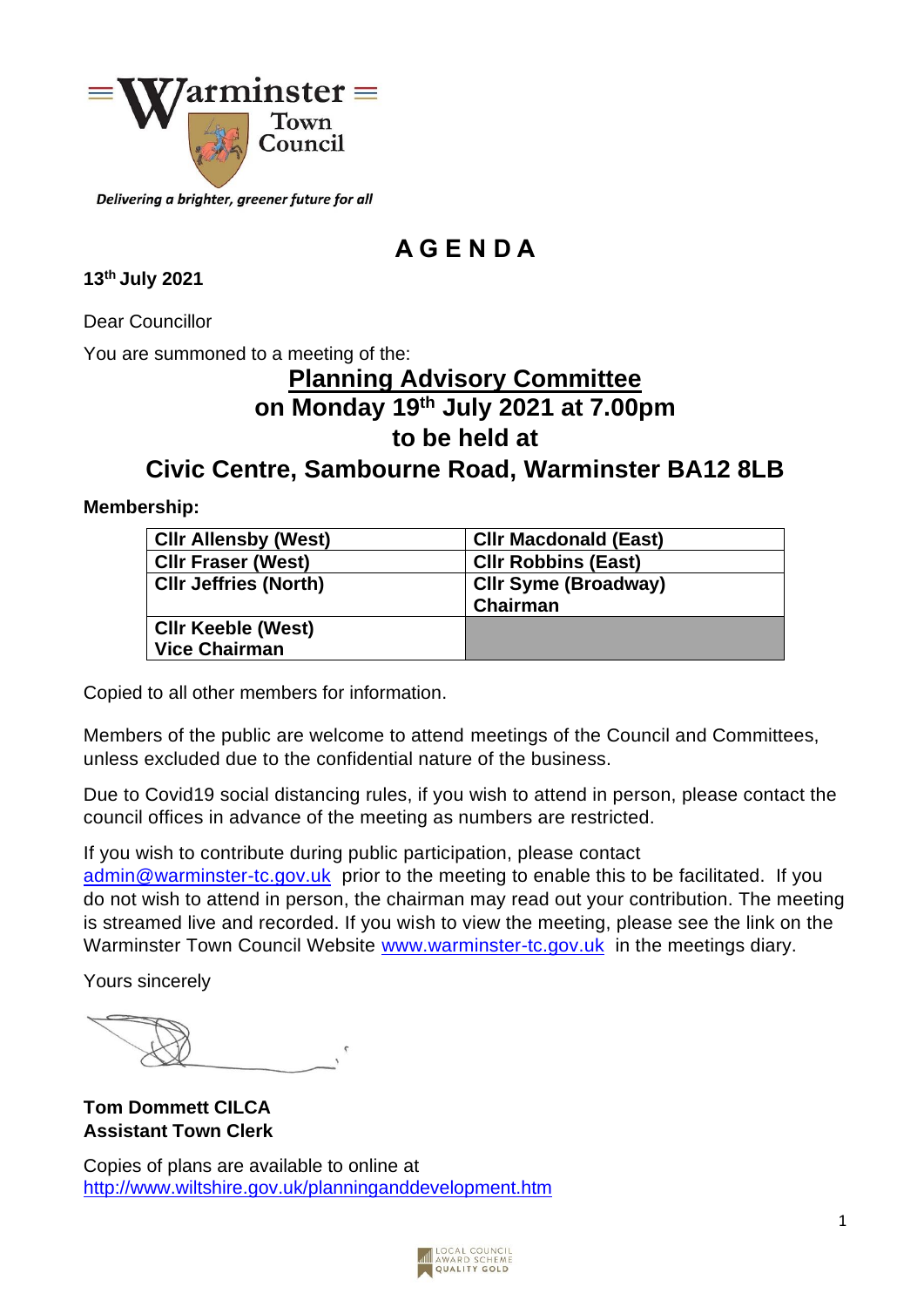#### $1<sub>1</sub>$ **Apologies for absence**

**To receive and accept** apologies, including reason for absence, from those unable to attend.

**\_\_\_\_\_\_\_\_\_\_\_\_\_\_\_\_\_\_\_\_\_\_\_\_\_\_\_\_\_\_\_\_\_\_\_\_\_\_\_\_\_\_\_\_\_\_\_\_\_\_\_\_\_\_\_\_\_\_\_\_\_\_\_\_\_\_\_\_\_\_\_\_\_**

#### $2<sub>1</sub>$ **Declarations of Interest**

**To receive** any declarations of interest under Warminster Town Council's Code of Conduct issued in accordance with the Localism Act 2011.

#### $3<sub>1</sub>$ **Minutes**

- **3.1 To approve** as a correct record, the minutes of the Planning Advisory Committee meeting held on Monday 14<sup>th</sup> June 2021; copies of these minutes have been circulated and Standing Order 12.1 provides that they may therefore be taken as read.
- **3.2 To note** any matters arising from the minutes of the Planning Advisory Committee meeting held on Monday 14<sup>th</sup> June 2021.

#### $\overline{\mathbf{4}}$ **Chairman's Announcements**

**To note** any announcements made by the Chair.

#### 5. **Questions**

To receive questions from members of the council submitted in advance to the Clerk.

### *Standing Orders will be suspended to allow for public participation.*

#### **Public Participation**

**To enable** members of the public to address the Council with an allowance of three minutes per person regarding any item on the agenda and **to receive** any petitions and deputations. The chairman may read any statements submitted in advance.

### *Standing Orders will be reinstated following public participation.*

#### $7.$ **Reports from Unitary Authority Members To note** reports provided which are relevant to this committee.

#### 8. **Planning Applications**

- PL/2021/05001 Detached Oak Framed Garage. 3 Elm Hill, Warminster, BA12 0AU
- PL/2021/05295 Side and rear extensions. Avontor, 109 Bath Road, Warminster, BA12 8PB
- PL/2021/04966 Existing 570mm heritage projecting sign to be removed and make good. Existing 200mm individually lettered signage to be removed and make good. Existing ATM to be removed and new glazing re-instated. Existing night safe to be removed. Existing night safe\'s cut out hole to be infilled by stonework to match existing. 32 Market Place, Warminster, Wilts BA12 9AR

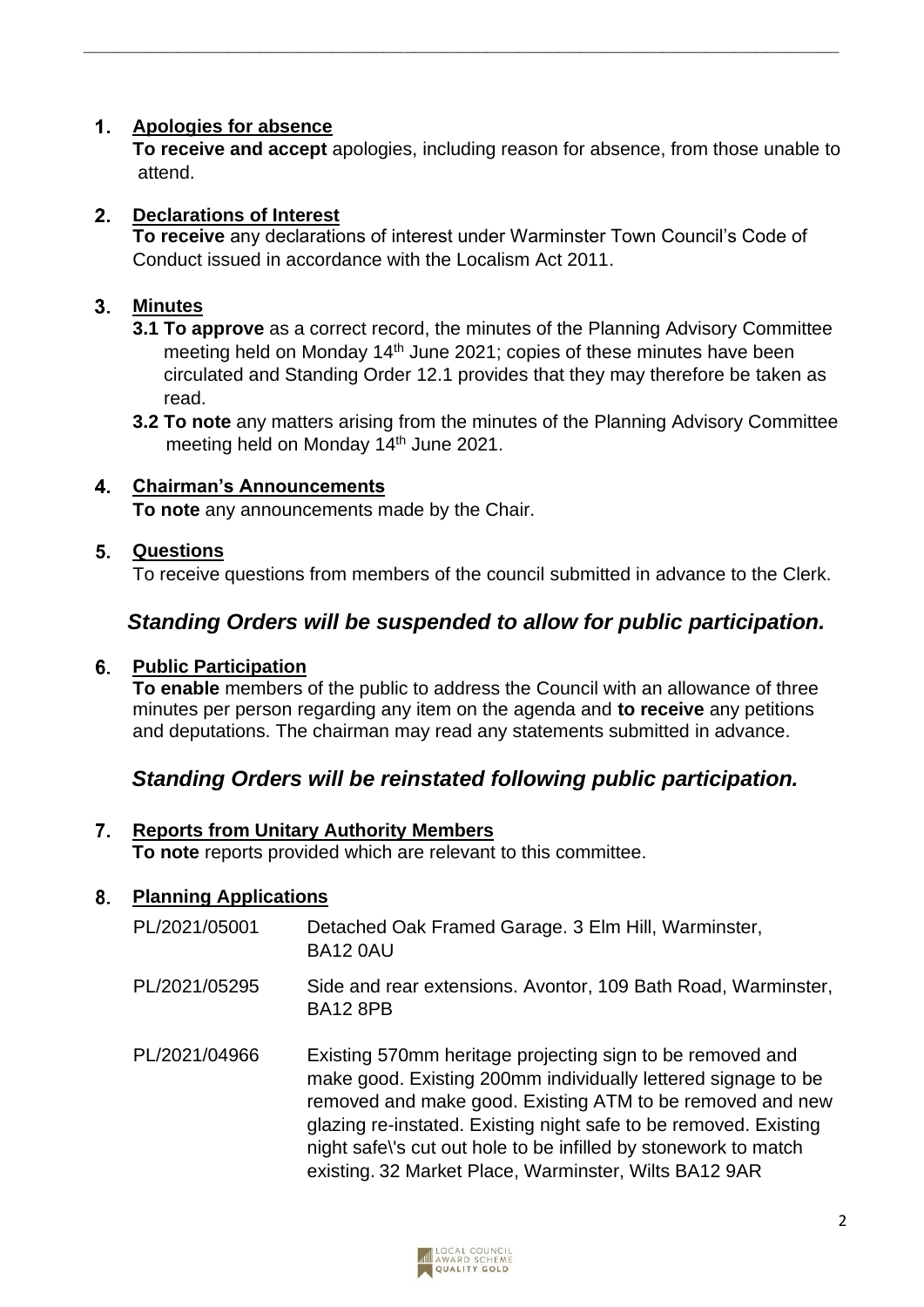| PL/2021/06207 | Listed building consent. Existing 570mm heritage projecting sign<br>to be removed and make good. Existing 200mm individually<br>lettered signage to be removed and make good. Existing ATM to<br>be removed and new glazing re-instated. Existing night safe to be<br>removed. Existing night safe's cut out hole to be infilled by<br>stonework to match existing. 32 Market Place, Warminster, Wilts<br><b>BA12 9AR</b>                                                                                                                  |
|---------------|--------------------------------------------------------------------------------------------------------------------------------------------------------------------------------------------------------------------------------------------------------------------------------------------------------------------------------------------------------------------------------------------------------------------------------------------------------------------------------------------------------------------------------------------|
| PL/2021/03986 | Installation of storage container for storage of equipment and wild<br>animal feed. Land to the North of Willow Barn, Henfords Marsh,<br>Warminster, BA12 9PA                                                                                                                                                                                                                                                                                                                                                                              |
| PL/2021/05066 | The erection of a block of 6 no' flats and associated works<br>including the partial demolition of a listed wall to facilitate the<br>proposed development. Land at The Close, Warminster, Wilts<br><b>BA12 9AL</b>                                                                                                                                                                                                                                                                                                                        |
| PL/2021/06344 | Listed building consent. Partial demolition of listed wall to<br>facilitate proposed development of the site to provide six flats and<br>associated works. Land at The Close, Warminster, Wilts<br><b>BA12 9AL</b>                                                                                                                                                                                                                                                                                                                         |
| PL/2021/05151 | Erection of single-storey Log Cabin as Garden room/Hot Tub<br>enclosure (Retrospective application). 5 Tennyson Close,<br>Warminster, Wilts, BA12 8HL                                                                                                                                                                                                                                                                                                                                                                                      |
| PL/2021/05308 | Additional storey and side and rear extensions 1 Copheap Rise,<br>Warminster, BA12 0AR                                                                                                                                                                                                                                                                                                                                                                                                                                                     |
| PL/2021/05168 | Pitched roof kitchen extension to rear of house + Alterations to<br>external openings + Replacement flat roof to rear dormer +<br>Pitched roof to front dormers + New pitched roof to garage. 60<br>Weymouth Street, Warminster, BA12 9NT                                                                                                                                                                                                                                                                                                  |
| 20/06550/FUL  | Erection of retirement apartments (category ii type) with<br>communal facilities and car parking. Woodmead Residential<br>Home 35 Portway Warminster BA12 8QR                                                                                                                                                                                                                                                                                                                                                                              |
| PL/2021/05086 | Enlarged opening and glazed canopy to rear elevation; Removal<br>of garden workshop and replacement with carport; new rooflight;<br>replacement timber gate. 23 Vicarage Street, Warminster, Wilts<br><b>BA12 8JG</b>                                                                                                                                                                                                                                                                                                                      |
| PL/2021/06353 | Listed building consent. Removal of existing late 20th century<br>timber stairs and spiral stair; original basement staircase<br>reinstated; new staircase between ground and second floor in<br>new stairwell; minor internal alterations to accommodate new<br>stairwell, including new rooflight at head of staircase; Enlarged<br>opening and glazed canopy to rear elevation; Removal of garden<br>workshop and replacement with carport. Insertion of replacement<br>gate into garden wall. 23 Vicarage Street, Warminster, BA12 8JG |

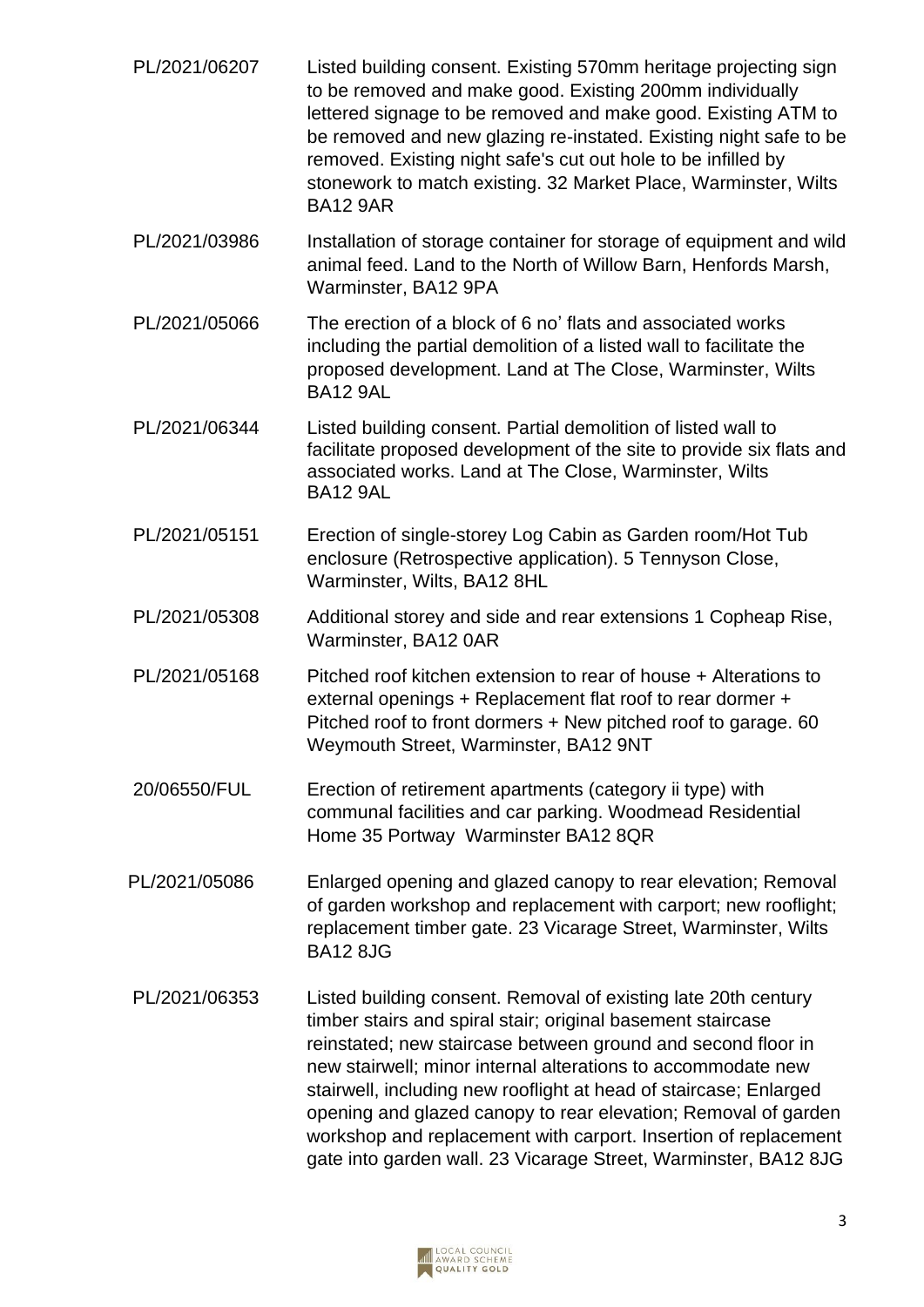| PL/2021/05384 | Change of use of the site from a residential care home (Use<br>Class C2) to residential use (Use Class C3) Glencoe, 3 Boreham<br>Road, Warminster, Wilts, BA12 9JP               |
|---------------|----------------------------------------------------------------------------------------------------------------------------------------------------------------------------------|
| PL/2021/05868 | Proposed 1No Chalet Type Bungalow in garden area of 2 Wren<br>Close (Outline application relating to Access, Appearance,<br>Layout and Scale) 2 Wren Close, Warminster, BA12 8EH |
| PL/2021/06116 | Single storey rear extension. 5 Beacon View, Warminster,<br><b>BA12 8HP</b>                                                                                                      |
| PL/2021/05975 | Demolish existing conservatory & construct new extension. 5<br>Grange Lane, Warminster, BA12 9EY                                                                                 |
| PL/2021/05479 | Demolition of dilapidated buildings and construction of 8<br>dwellings and associated parking/external works. 90, Market<br>Place, Warminster, BA12 9AW                          |

## **9.** Tree Applications

There are no tree applications for noting on this agenda.

### **10. Communications**

**The members to decide** on items requiring a press release and **to nominate** a speaker for any item on the agenda if required.

### The date of the next Planning Advisory meeting is 16<sup>th</sup> August 2021

Minutes from this meeting will be available to all members of the public either from our website [www.warminster-tc.gov.uk](http://www.warminster.uk.com/) or by contacting us at [admin@warminster-tc.gov.uk](mailto:admin@warminster-tc.gov.uk)

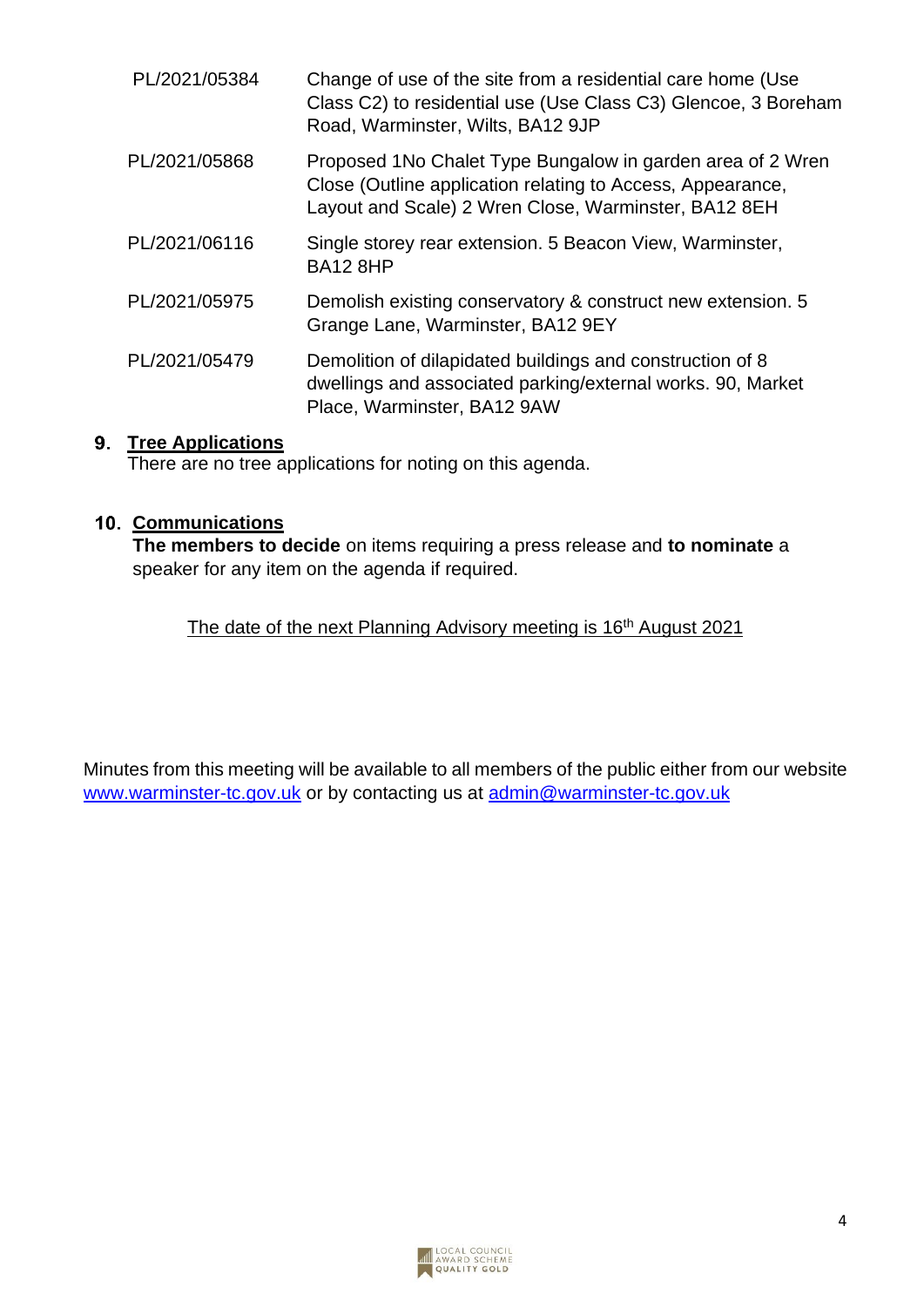### **WARMINSTER TOWN COUNCIL No.... 6**

| <b>Date</b><br>recvd<br><b>Warm</b> | <b>Planning No</b> | <b>Description</b>                                                                                                                                                                                                                                                                                                                                                                                      | <b>Date</b><br>reply<br>due back<br>to Wilts<br><b>Council</b> | Chair's<br>decision<br>1. meeting<br>(m)<br>2. no time<br>for action<br>(o)<br>3.extension<br>(e) | Case<br><b>Officer</b>     | <b>Wiltshire</b><br><b>Council</b><br>decision |
|-------------------------------------|--------------------|---------------------------------------------------------------------------------------------------------------------------------------------------------------------------------------------------------------------------------------------------------------------------------------------------------------------------------------------------------------------------------------------------------|----------------------------------------------------------------|---------------------------------------------------------------------------------------------------|----------------------------|------------------------------------------------|
| 08.06.21                            | PL/2021/05810      | T1 - Section fell Purple Leaved Plum tree<br>which heavily overhangs neighbouring<br>property. T2 - Section fell young, self sown<br>Ash tree which grows close to garage. G3 -<br>Section fell row of conifer trees which form a<br>hedge due to being of poor quality.<br>35 Pound Street, Warminster, BA12 8NL<br>https://development.wiltshire.gov.uk/pr/s/pla<br>nning-application/a0i3z000015StRe | 30.06.21                                                       | (o)                                                                                               | Sue<br>Morgan              |                                                |
| 09.06.21                            | PL/2021/05833      | Copper Beech shown on defence map as a<br>red dot not a number, requires crown lifting<br>by approximately 2metres to bring above<br>sheathed power cables and allow tall<br>vehicles clear access. An aerial inspection<br>and crown clean will also take place.<br>9A Boreham Road, Warminster, BA12 9JP<br>https://development.wiltshire.gov.uk/pr/s/pla<br>nning-application/a0i3z000015StbH        | 01.07.21                                                       | (o)                                                                                               | <b>Beverley</b><br>Griffin |                                                |
| 10.06.21                            | PL/2021/04624      | Erection of 2 bed bungalow and double<br>garage. 121-121A Pound Street,<br>Warminster, BA12 8NS<br>https://development.wiltshire.gov.uk/pr/s/pla<br>nning-application/a0i3z000015JJo6                                                                                                                                                                                                                   | 08.07.21                                                       | (e)<br><b>Declined</b><br>24.06.21                                                                | <b>Steven</b><br>Vellance  |                                                |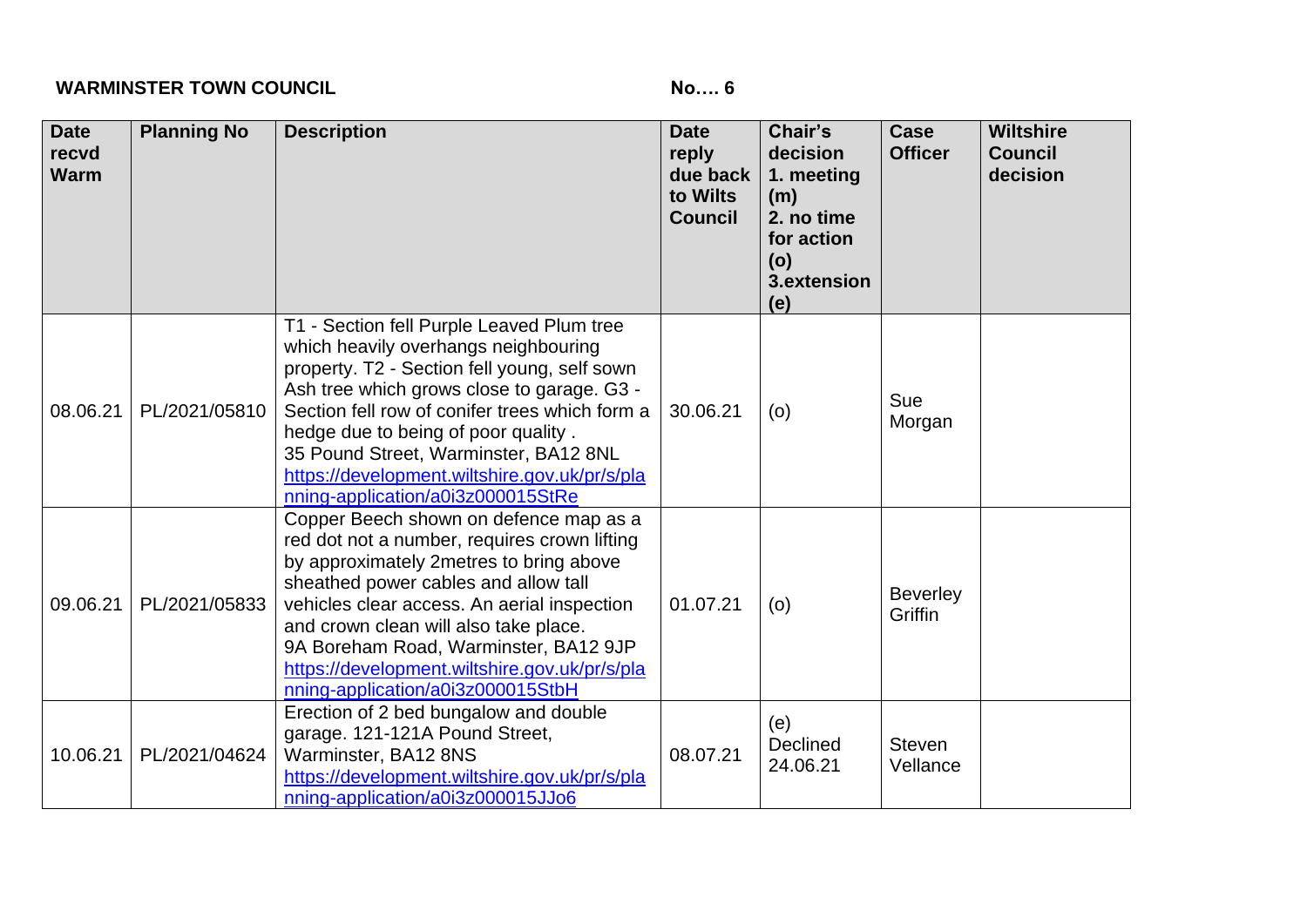|          |               | <b>Consent under Tree Preservation Orders</b>                                                                                                                                                                                                                                                                                      |          |                                    |                           |
|----------|---------------|------------------------------------------------------------------------------------------------------------------------------------------------------------------------------------------------------------------------------------------------------------------------------------------------------------------------------------|----------|------------------------------------|---------------------------|
| 11.06.21 | PL/2021/05946 | See report Warminster Elm Hill tree report<br>(004). Arndown, 7 Elm Hill, Warminster,<br><b>BA12 0AU</b><br>https://development.wiltshire.gov.uk/pr/s/pla<br>nning-application/a0i3z000015TAO2                                                                                                                                     | 05.07.21 | (0)                                | Shane<br>Verrion          |
| 15.06.21 | PL/2021/06057 | T1 - Pine - Fell and remove T2 - Pine - Fell<br>and remove Both trees are becoming too<br>large for the garden space, starting to<br>damage boundary fences. Replant smaller<br>species. 75 Portway, Warminster, BA12<br>0AA<br>https://development.wiltshire.gov.uk/pr/s/pla<br>nning-<br>application/a0i3z000015sUJc/pl202106057 | 07.07.21 | (0)                                | Sue<br>Morgan             |
| 15.06.21 | PL/2021/05052 | Proposed rear extension. 16 Woodcock<br>Gardens, Warminster, BA12 9JG<br>https://development.wiltshire.gov.uk/pr/s/pla<br>nning-<br>application/a0i3z000015QMve/pl202105052                                                                                                                                                        | 13.07.21 | (e)<br><b>Declined</b><br>24.06.21 | <b>Steven</b><br>Vellance |
| 15.06.21 | PL/2021/05001 | Detached Oak Framed Garage. 3 Elm Hill,<br>Warminster, BA12 0AU<br>https://development.wiltshire.gov.uk/pr/s/pla<br>nning-<br>application/a0i3z000015QL52/pl202105001                                                                                                                                                              | 13.07.21 | (e)<br>Agreed<br>15.06.21          | David<br>Cox              |
| 16.06.21 | PL/2021/04719 | Proposed single storey rear extension to<br>replace existing and replacement of existing<br>UPVC framed windows. 85 Boreham Road,<br>Warminster, BA12 9JX<br>https://development.wiltshire.gov.uk/pr/s/pla<br>nning-application/a0i3z000015K5vj                                                                                    | 16.07.21 | (e)<br><b>Declined</b><br>24.06.21 | <b>Steven</b><br>Vellance |
| 17.06.21 | PL/2021/06165 | Listed building consent.<br>Proposed single storey rear extension to<br>replace existing and replacement of existing<br>UPVC framed windows. 85 Boreham Road,<br>Warminster, BA12 9JX<br>https://development.wiltshire.gov.uk/pr/s/pla<br>nning-application/a0i3z000015soLZ                                                        | 16.07.21 | (e)<br>Declined<br>24.06.21        | <b>Steve</b><br>Vellance  |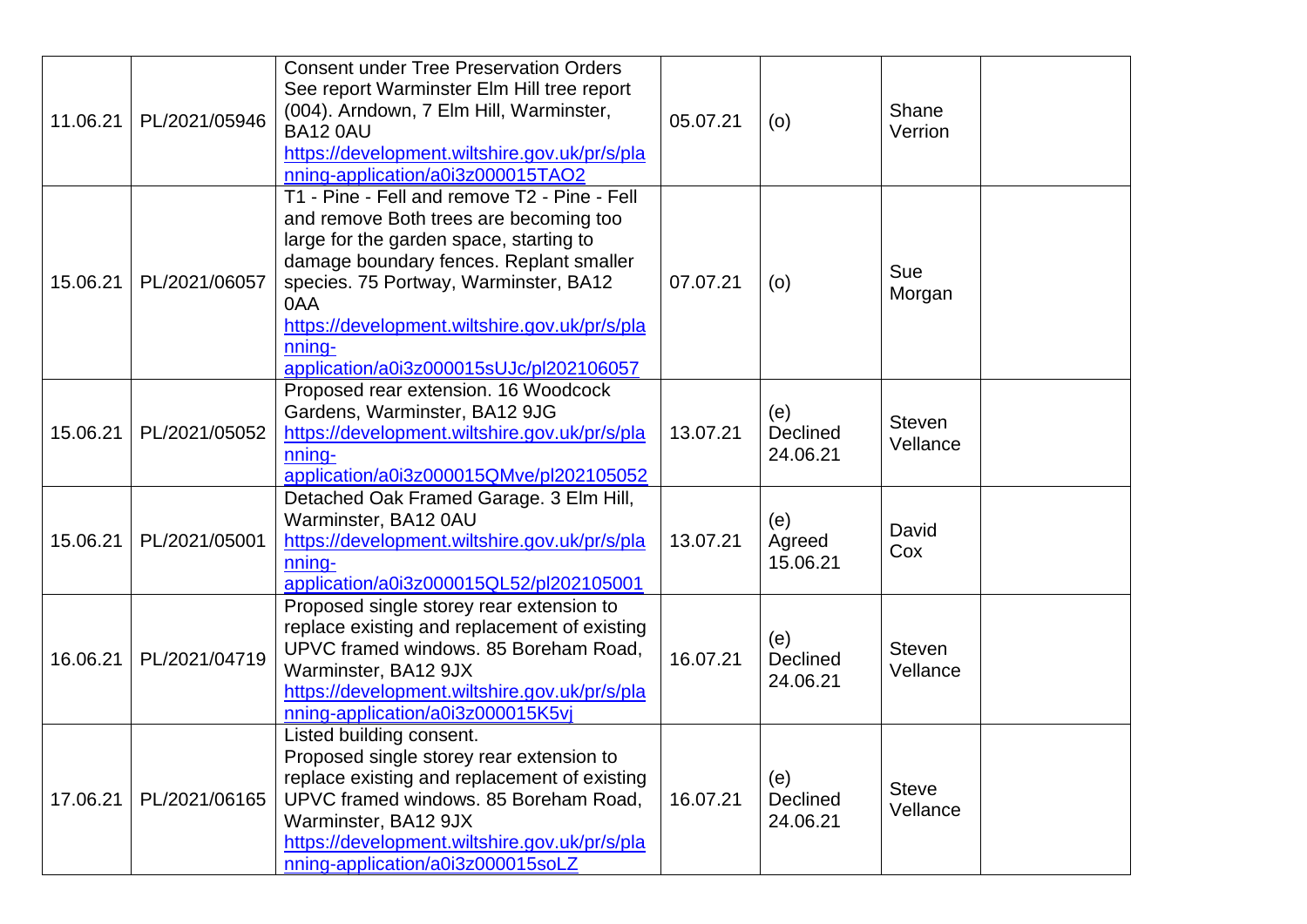| 17.06.21 | PL/2021/06207 | Listed building consent.<br>Existing 570mm heritage projecting sign to<br>be removed and make good. Existing<br>200mm individually lettered signage to be<br>removed and make good. Existing ATM to<br>be removed and new glazing re-instated.<br>Existing night safe to be removed. Existing<br>night safe\'s cut out hole to be infilled by<br>stonework to match existing. 32 Market<br>Place, Warminster, Wilts BA12 9AR.<br>https://development.wiltshire.gov.uk/pr/s/pla<br>nning-application/a0i3z000015t7jD | 23.07.21 | (m)                       | <b>Steven</b><br>Vellance |  |
|----------|---------------|---------------------------------------------------------------------------------------------------------------------------------------------------------------------------------------------------------------------------------------------------------------------------------------------------------------------------------------------------------------------------------------------------------------------------------------------------------------------------------------------------------------------|----------|---------------------------|---------------------------|--|
| 17.06.21 | PL/2021/04966 | Existing 570mm heritage projecting sign to<br>be removed and make good. Existing<br>200mm individually lettered signage to be<br>removed and make good. Existing ATM to<br>be removed and new glazing re-instated.<br>Existing night safe to be removed. Existing<br>night safe\'s cut out hole to be infilled by<br>stonework to match existing. 32 Market<br>Place, Warminster, Wilts BA12 9AR<br>https://development.wiltshire.gov.uk/pr/s/pla<br>nning-application/a0i3z000015QJE2                              | 23.07.21 | (m)                       | <b>Steven</b><br>Vellance |  |
| 17.06.21 | PL/2021/05295 | Side and rear extensions. Avontor, 109 Bath<br>Road, Warminster, BA12 8PB<br>https://development.wiltshire.gov.uk/pr/s/pla<br>nning-application/a0i3z000015Qjyt                                                                                                                                                                                                                                                                                                                                                     | 15.07.21 | (e)<br>Agreed<br>17.06.21 | Julie<br><b>Terzoudis</b> |  |
| 22.06.21 | PL/2021/03986 | Installation of storage container for storage<br>of equipment and wild animal feed. Land to<br>the North of Willow Barn, Henfords Marsh,<br>Warminster, BA12 9PA<br>https://development.wiltshire.gov.uk/pr/s/pla<br>nning-application/a0i3z0000157uyZ                                                                                                                                                                                                                                                              | 23.07.21 | (m)                       | Julie<br><b>Terzoudis</b> |  |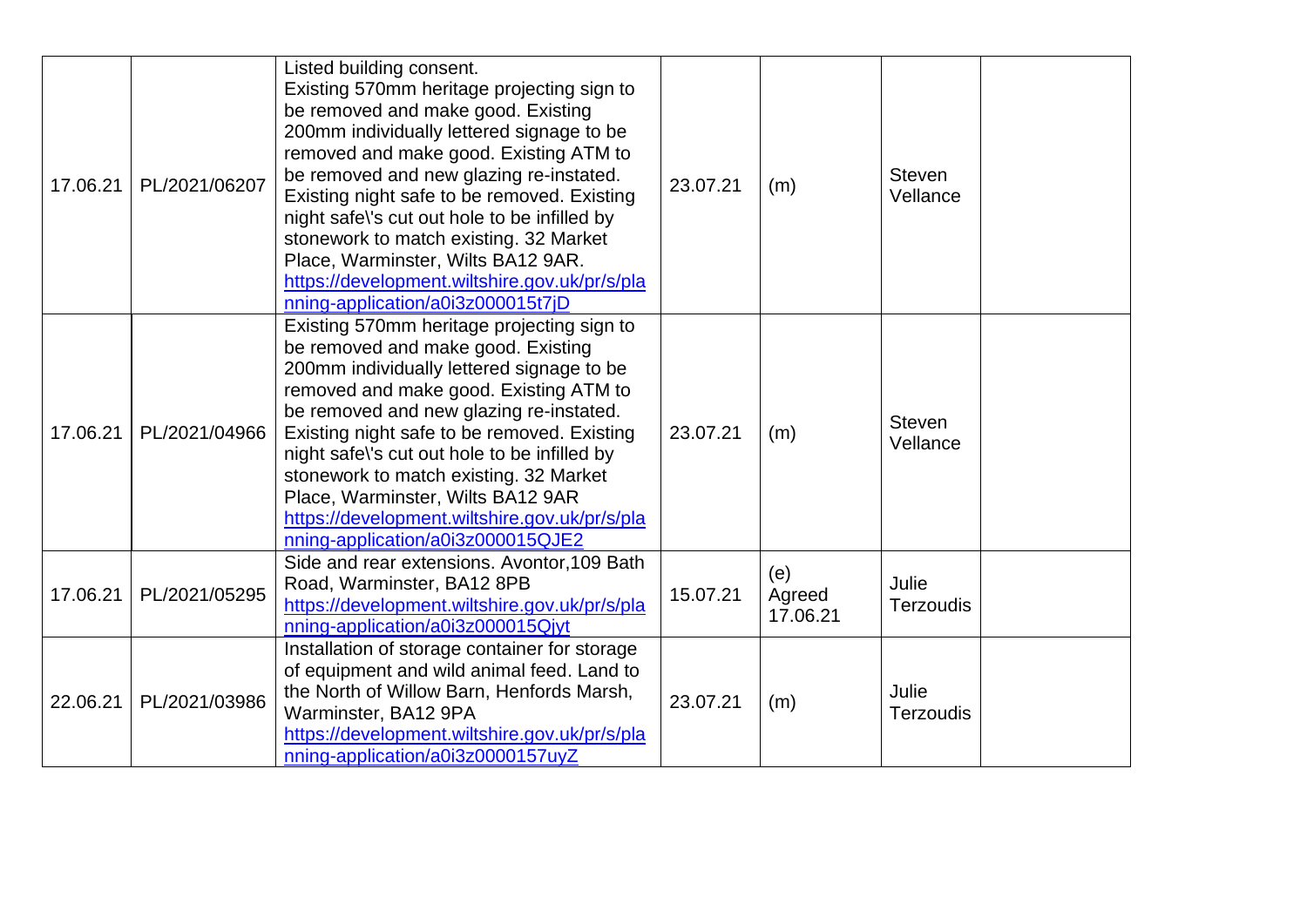| 22.06.21 | PL/2021/05066 | The erection of a block of 6 no.flats and<br>associated works including the partial<br>demolition of a listed wall to facilitate the<br>proposed development. Land at The Close,<br>Warminster, BA12 9AL<br>https://development.wiltshire.gov.uk/pr/s/pla<br>nning-application/a0i3z000015QN0z                                        | 23.07.21 | (m) | Gen<br>Collins                              |
|----------|---------------|---------------------------------------------------------------------------------------------------------------------------------------------------------------------------------------------------------------------------------------------------------------------------------------------------------------------------------------|----------|-----|---------------------------------------------|
| 22.06.21 | PL/2021/06344 | Listed building consent. Partial demolition of<br>listed wall to facilitate proposed<br>development of the site to provide six flats<br>and associated works. Land at The Close,<br>Warminster, BA12 9AL<br>https://development.wiltshire.gov.uk/pr/s/pla<br>nning-application/a0i3z000015taG0                                        | 23.07.21 | (m) | Gen<br><b>Collins</b>                       |
| 23.06.21 | PL/2021/05151 | Erection of single-storey Log Cabin as<br>Garden room/Hot Tub enclosure<br>(Retrospective application). 5 Tennyson<br>Close, Warminster, Wilts, BA12 8HL<br>https://development.wiltshire.gov.uk/pr/s/pla<br>nning-application/a0i3z000015Qagh                                                                                        | 21.07.21 | (m) | <b>Steven</b><br>Vellance                   |
| 23.06.21 | PL/2021/05308 | Additional storey and side and rear<br>extensions 1 Copheap Rise, Warminster,<br><b>BA12 0AR</b><br>https://development.wiltshire.gov.uk/pr/s/pla<br>nning-application/a0i3z000015Qlke                                                                                                                                                | 21.07.21 | (m) | Selina<br>(Nina)<br>Parker-<br><b>Miles</b> |
| 23.06.21 | PL/2021/05168 | Pitched roof kitchen extension to rear of<br>house + Alterations to external openings +<br>Replacement flat roof to rear dormer +<br>Pitched roof to front dormers + New pitched<br>roof to garage. 60 Weymouth Street,<br>Warminster, BA12 9NT<br>https://development.wiltshire.gov.uk/pr/s/pla<br>nning-application/a0i3z000015Qfv7 | 21.07.21 | (m) | <b>Steven</b><br>Vellance                   |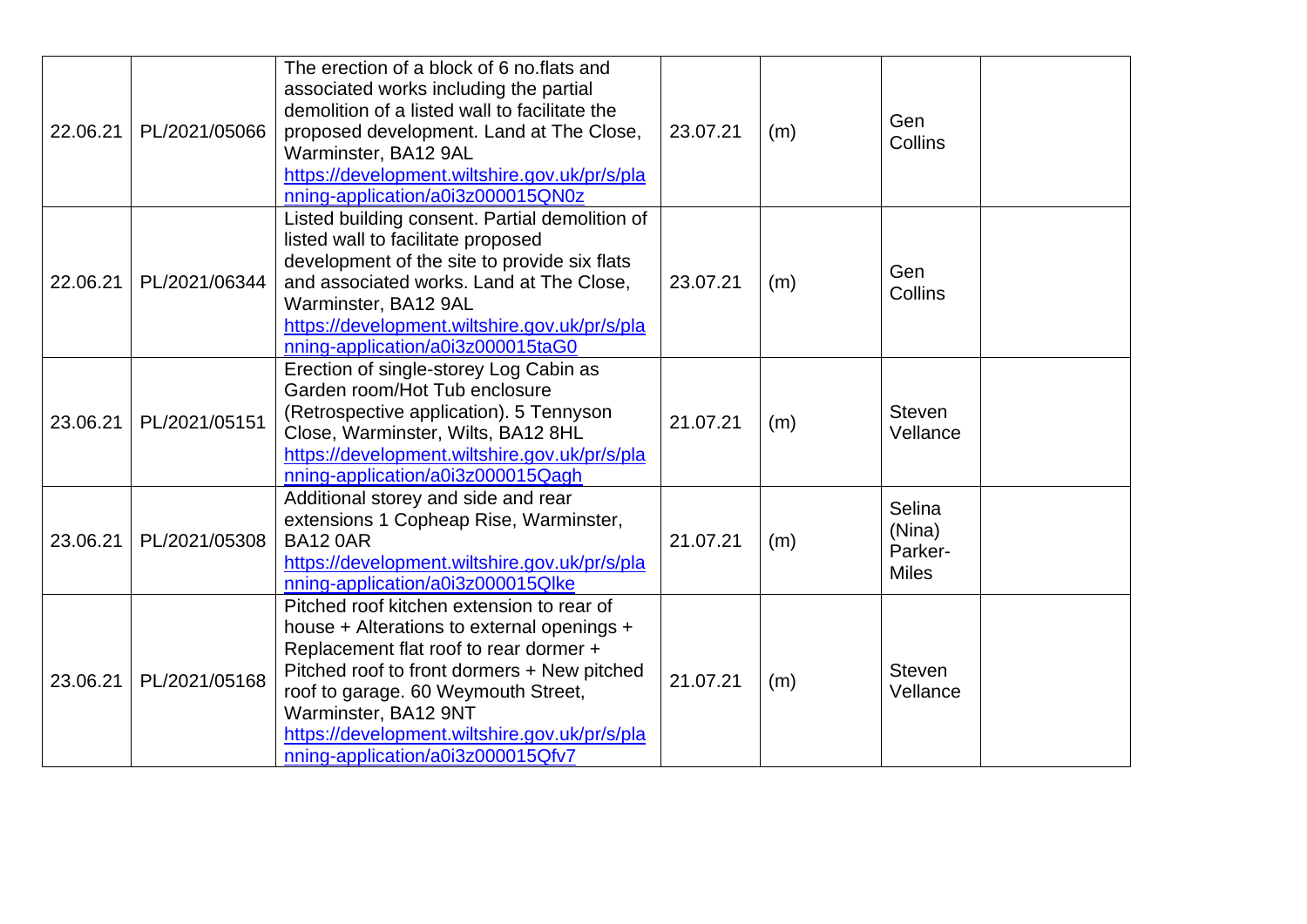| 24.06.21 | PL/2021/06283 | T1 - Mixed hedge along footpath reduce by<br>approximately 15 feet T2 - Fell Ash tree T3 -<br>Cut back Beech tree over hanging foot path<br>by 2-3m T4 - Cut back Beech tree over<br>hanging foot path by 2-3m T5 Felling of<br>Conifer tree .78 Boreham Road,<br>Warminster, BA12 9JN<br>https://development.wiltshire.gov.uk/pr/s/pla<br>nning-application/a0i3z000015tEyR                                                                                                                                                                                                                                                                 | 16.7.21  | (o) | <b>Beverley</b><br><b>Griffin</b> |
|----------|---------------|----------------------------------------------------------------------------------------------------------------------------------------------------------------------------------------------------------------------------------------------------------------------------------------------------------------------------------------------------------------------------------------------------------------------------------------------------------------------------------------------------------------------------------------------------------------------------------------------------------------------------------------------|----------|-----|-----------------------------------|
| 25.06.21 | 20/06550/FUL  | Erection of retirement apartments (category<br>ii type) with communal facilities and car<br>parking. Woodmead Residential Home 35<br>Portway Warminster BA12 8QR<br>https://development.wiltshire.gov.uk/pr/s/pla<br>nning-application/a0i3z000014ewRu                                                                                                                                                                                                                                                                                                                                                                                       | 16/07/21 | (e) | Eileen<br><b>Medlin</b>           |
| 29.06.21 | PL/2021/06353 | Listed building consent. Removal of existing<br>late 20th century timber stairs and spiral<br>stair; original basement staircase reinstated;<br>new staircase between ground and second<br>floor in new stairwell; minor internal<br>alterations to accommodate new stairwell,<br>including new rooflight at head of staircase;<br>Enlarged opening and glazed canopy to rear<br>elevation; Removal of garden workshop and<br>replacement with carport. Insertion of<br>replacement gate into garden wall. 23<br>Vicarage Street, Warminster, BA12 8JG<br>https://development.wiltshire.gov.uk/pr/s/pla<br>nning-application/a0i3z000015taJ5 | 30.07.21 | (m) | <b>Steven</b><br><b>Sims</b>      |
| 29.06.21 | PL/2021/05086 | Enlarged opening and glazed canopy to rear<br>elevation; Removal of garden workshop and<br>replacement with carport; new rooflight;<br>replacement timber gate. 23 Vicarage<br>Street, Warminster, BA12 8JG<br>https://development.wiltshire.gov.uk/pr/s/pla<br>nning-application/a0i3z000015QOmW                                                                                                                                                                                                                                                                                                                                            | 30.07.21 | (m) | <b>Steven</b><br><b>Sims</b>      |